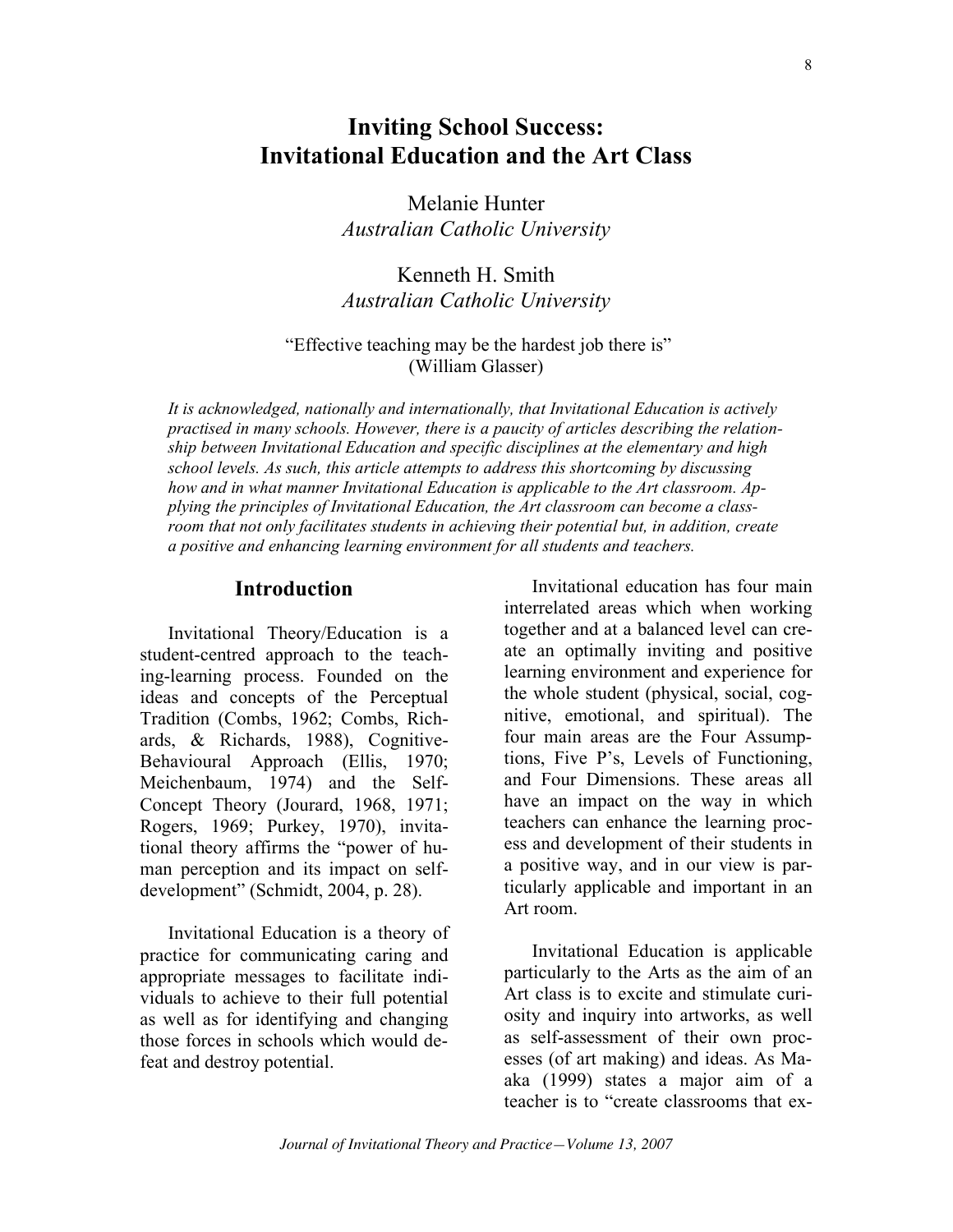9

cite curiosity and inquiry, and invite self-assessment" (p. 6) and an Art room should not only be a place of art production and theory but a place of inspiration and resource for the young artist.

The aim of an Art room for students is to not only learn the theories of artists, artworks and the processes, but to experience art for themselves, learn and discover through practice and experimentation, freedom of choice and expression of opinions and ideas without ridicule. An Art room should be a place where young artists (students) can come and discover art for themselves, gaining their own independent and individual meaning from the information presented to them and their own experiences of life and art. "Independence, creativity, selfreliance and self-evaluation are all encouraged, and children take responsibility for their own learning and development" (McInerney & McInerney, 2006, p. 472). An Art class should be more than learning about different artists and artworks, it should be a place of personal discovery, where students can grow and develop their beliefs, opinions and ideas in a caring and supportive environment.

### **The Art Class and the Four Assumptions**

The four assumptions of invitational theory give a consistent and structured stance from which teachers can then create and maintain an optimally inviting environment. The four assumptions are:

- Respect; People are able, valuable, and responsible and should be treated accordingly.
- Trust; Education should be a cooperative, collaborative activity where process is as important as product.
- Optimism; People possess untapped potential in all worthwhile human endeavours.
- Intentionality; Human potential can be realised by creating and maintaining places, policies, processes and programs, specifically designed to invite development, and by people who are intentionally inviting with themselves and others, both personally and professionally (Purkey & Novak, 1996, pp. 50-55).

Respect, trust, optimism and intentionaIity should be a part of every school, and important to every teacher in their actions as this is the basis of a good student-teacher relationship and helps to promote positive behaviours, selfconcepts and environment, consequently heightening the students achievements (Lawrence, 2006; Purkey & Novak, 1996), as "No aspect of education is more important than the feeling on the part of the teacher that the individual student is important, valuable, and *can* learn in school" (Purkey, 1970, p. 52).

An Art room needs to be a place of trust and respect as this is an important part of an artists work for if they do not feel as though they can trust or have respect for and of their peers, then they are less likely to fully express themselves in their artworks and discussions. Art is about personal expression, a class might all be doing the same task or painting, but will all end up with a different 'answer' by producing a work with an individual style, colour, mood and interpretation. However, before this work can be produced the students need to feel as though they can trust and have respect for those around them. "Research shows that people need to feel a strong sense of trust, in an environment of empathy and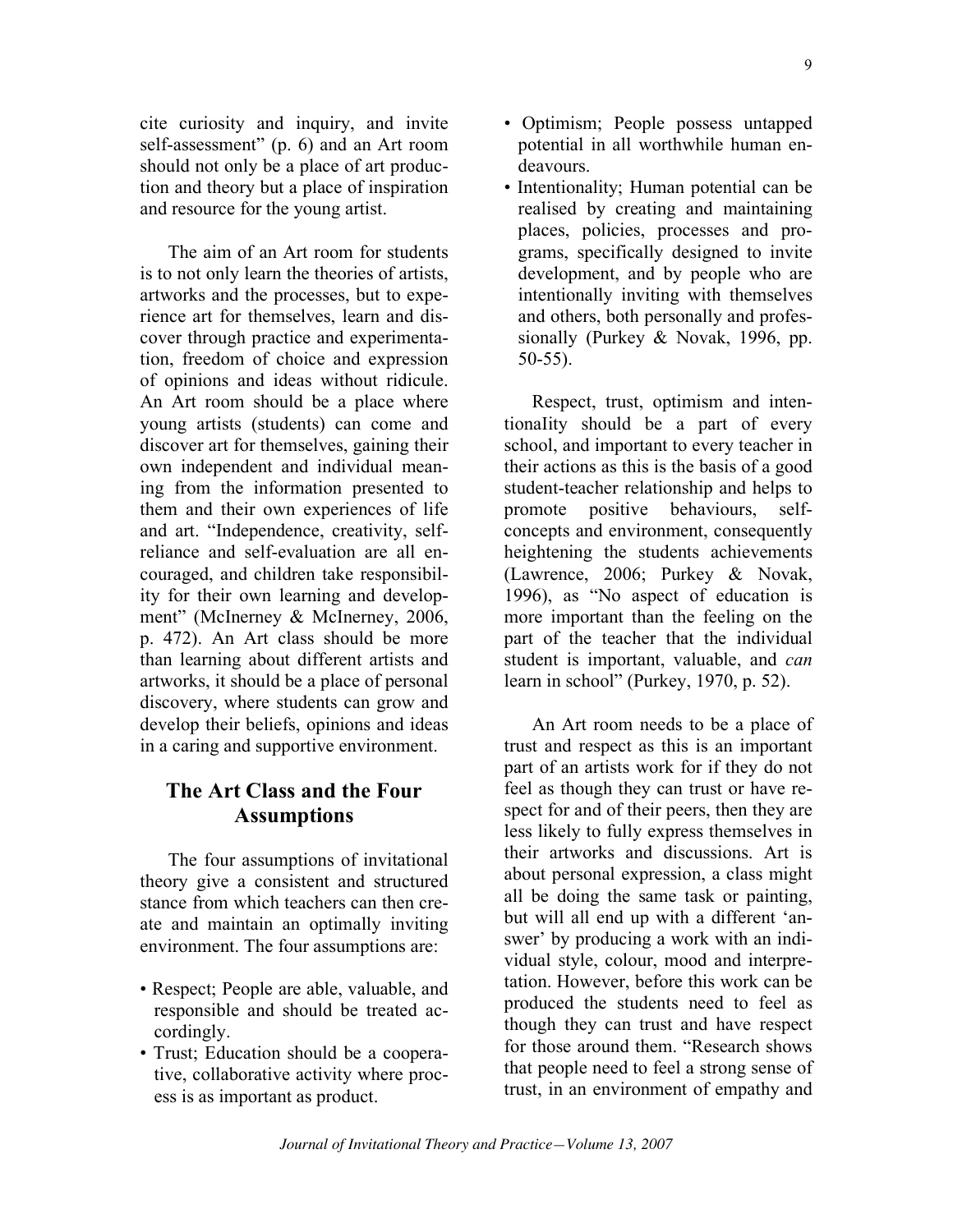understanding to self disclose" (Gregory as cited in Jarvis, 2006, pp. 138-139). This can be reinforced and lead by the teacher through talking about their own personal art practices and experiences, showing their own work and presenting their opinions and ideas, inviting the students to comment, critique, discuss and debate these. "Teachers must make an extra effort to communicate to these young people a feeling of trust, positive regard and respect" (Purkey, 1970, p. 53). By showing oneself to the students demonstrates trust and respect for them, it opens an avenue for them to do the same.

It is important to reinforce that art is not about your ability or lack of ability to draw things realistically, but it is about personal expression of opinions and ideas in a creative or imaginative way- expression is an ability of all. This can be demonstrated to the students by presenting them with a range of artworks from the 'child-like' and 'pop-art' to the 'high art' of the Renaissance, as well as through art theory and history. As teachers we need to place equal or in some cases more emphasis on the processes used, developed, or discovered, as well as the effort put as this is just as important as the product produced (Jarvis, 2006; Maaka, 1999; Purkey, 1970).

IntentionaIity is a key to art, this is an environment where you are invited to express yourself in a personal, unique and creative way. This can be assisted or denied by the scope of the task, the layout of tables and chairs, artworks around the room, the tone of voice used, body language, and many other factors. However, by intentionally conducting ourselves in a positive and optimistic way, setting up the room to fit the task as required, and being able to adapt the task and allow for individual interpretation promotes the growth and discovery of potential and consequently a work of art. Cogan (as cited in Purkey, 1970) states, "students with warm and considerate teachers produced unusual amounts or original poetry and art" (p. 53).

### **The Art Class and the Five Ps**

Invitational education has identified five key areas that exist in every environment and contribute to either the success or failure of each individual. The five areas are:

- People; People are an integral and important factor to life and experiences. People create a respectful, optimistic, trusting and intentional society.
- Places; Physical environment, classrooms, offices, hallways, common rooms, libraries, playing fields, etc, all have an impact on us and how we feel. Making changes to the physical environment offers opportunity for immediate improvement.
- Policies; Codes, rules or procedures, written or unwritten used to regulate the ongoing function of individuals and/or organisations. They communicate a strong message regarding the value, ability and responsibility of both groups and individuals.
- Programs; Maintain a wider scope of the needs of people by ensuring that programs are monitored and achieve the goals for which they were designed without negative labelling and stereotyping.
- Processes: Focuses on the way in which the other four P's are conducted. The manner in which things are done and the atmosphere created (Purkey & Novak, 1996, pp. 6-7).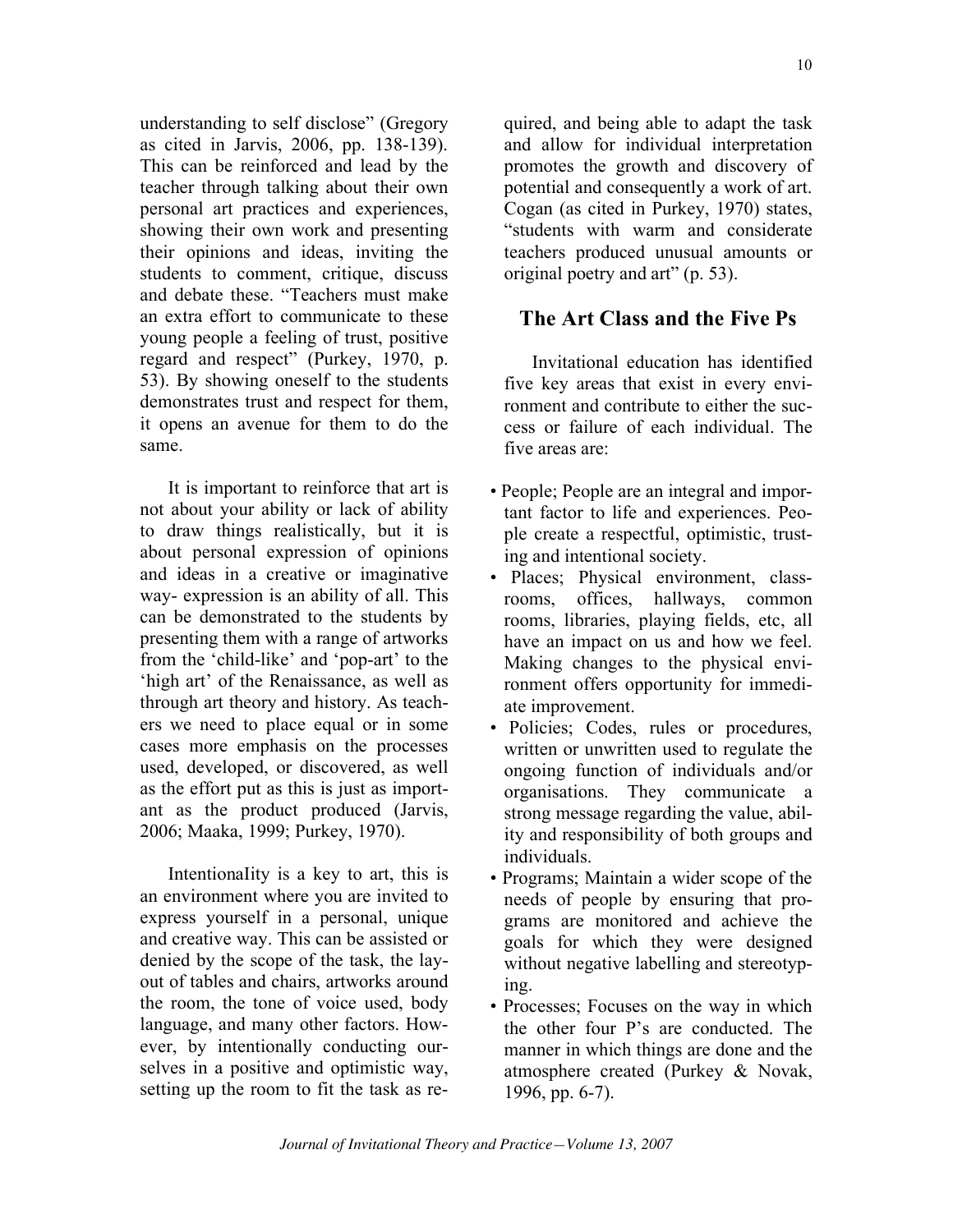The Five P's are a combination of elements that work together to democratically and ethically invite the realisation of human potential (Purkey & Novak, 1996). People is the most critical of the five P's as the dynamics of a whole group or individual can be influenced by just one person (be it students, teachers or parents).

People can influence in either positive or negative ways and it is the teacher who is the role model to their class of the standards of behaviour and treatment they expect. As Purkey (1970) notes "that the teachers beliefs in himself and his students are crucial factors in determining his effectiveness in the classroom . . . those who are more accepting of themselves tend to be more accepting of others and perceive others as more accepting" (pp. 45-46). By believing and demonstrating a positive, accepting and open-minded attitude through our actions and interactions to and with others, it will consequently influence those around us in a positive way, and this is critical for any classroom, particularly those that require personal expression, like art. This can also take the form of the way in which we speak to the students, as well as our nonverbal actions (body language and facial expressions) as "the effect of the teacher's non-verbal behaviour is a particularly powerful influence" (Lawrence, 2006, p. 74) and can often contradict our verbal messages. There is a strong need for teachers to be consciously aware of this mixed message as "the style of teacher in that interaction helps develop children's understandings" (Jarvis, 2006, p. 34).

However, people are not only influenced by others, but by their physical environments. The classroom "environment can be used to give reality, relevance and practical experience to learning" (Jarvis, 2006, p. 65). The classroom is the easiest thing to change to give a positive influence. An Art room should be a place of inspiration and resource for the young artist. This can be created through filling the room with natural light, posters of key art terms (such as the elements and principle of design) and artists of a variety of periods and styles, student's work of all grades and ability levels, as well as having some resources and equipment out on benches or tables at all times. By having a bright and warm environment it invites those who enter it to share in the experiences of the class and others by being able to view work produced and have the access to materials reinforces the positive messages, such as 'you are welcome in my class, feel free to pick a pencil or paint brush and express yourself'.

This environment is not possible without policies to reinforce and monitor these ideas. The policies employed in a class can be written or unwritten, and contribute to the running of the class and the overall atmosphere in a positive or negative way. As Bill Rogers notes (as cited in McInerney & McInerney, 2006) that "the classroom and school-wide rules should not be imposed arbitrarily from above, but should evolve from commonly held values" (p. 265). By maintaining positive policies and including students in the creation of policies about the operation of the class, such as getting out equipment or materials and their purpose or use, treatment of others, responding and asking for help and so on, it makes those involved feel as though they are respected and have a sense of personal 'ownership' which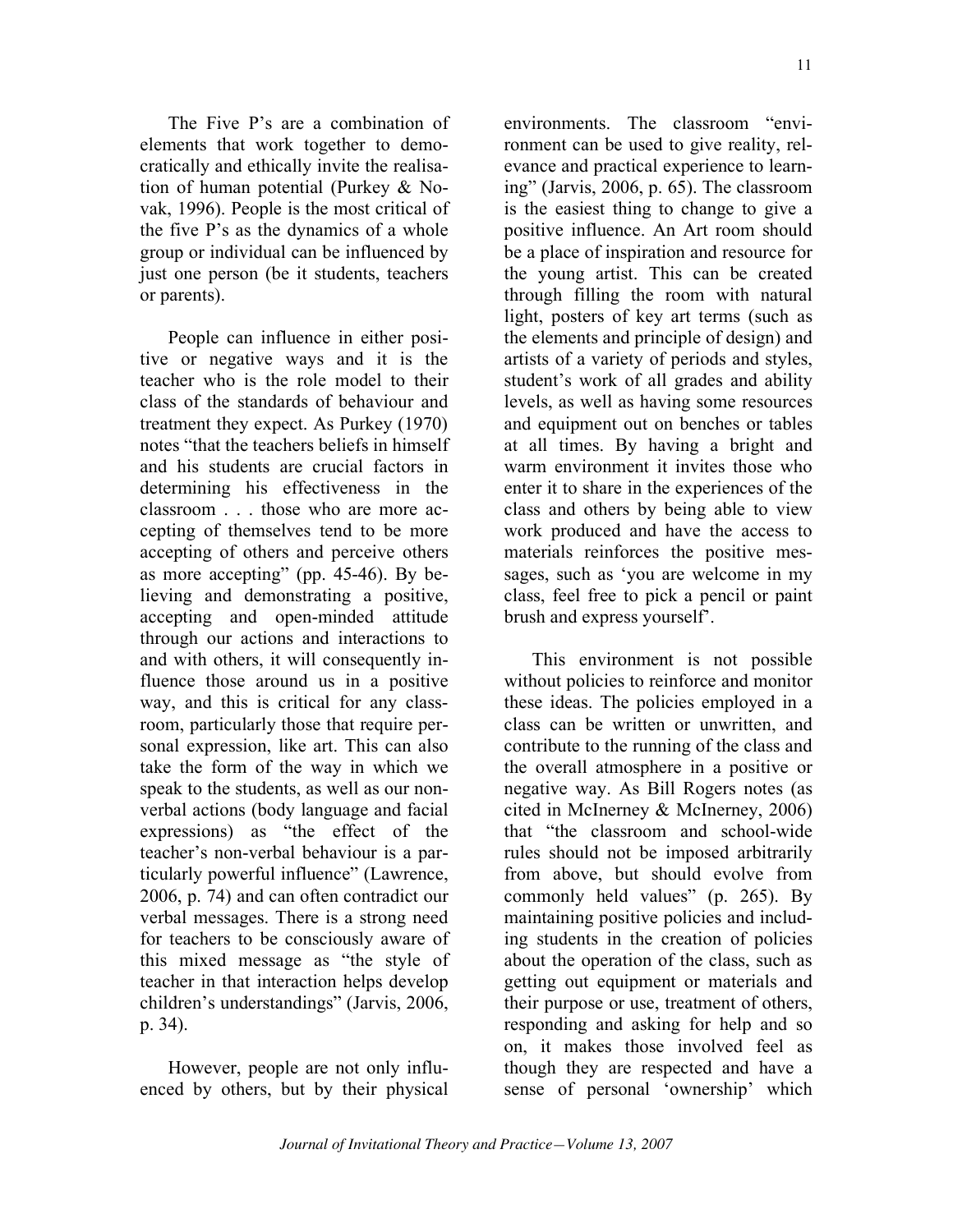"will help develop a positive classroom climate and that peer encouragement to uphold them is preferable to teacher enforcement alone" (McInerney & McInerney, 2006, p. 267). The policies employed in an Art room need to allow and invite the student to express their opinions free from fear of judgement or ridicule, as well as experiment with the different materials and resources in new ways, while maintaining a safe environment.

The programs that we introduce into our classrooms or have established are often influenced by polices of academic achievement levels, or for those with 'special needs'. This can impact on the way in which we teach students who are apart of these programs, as well as the way in which they view themselves and others. Maintaining and making sure that programs that are introduced within the class do not discriminate or label the students in a negative way, as students see it as "more humiliating to be placed in 'special classes' then to remain in the regular class and receive low grades" (Purkey, 1970, p. 41). Art is a class in which the program topics and artworks need to be sensitively chosen as some artworks can reinforce negative messages and stereotypes and others can reinforce positive messages and stereotypes. The works or periods chosen to study need to be sensitive to the needs of the class in regards to self-concepts, religion, stereotyping, meaning, images/representation (too shocking or age inappropriate) and any other known factors of the individuals of the class.

The processes by which we monitor and maintain the other four P's functioning is crucial. By maintaining a positive attitude, cooperative, caring and respectful environment, with programs and policies to suit the needs of the students the teacher is "in a much better position to build positive and realistic selfconcepts in their students" (Purkey, 1970, p. 46) and consequently increase their levels of involvement and achievement (Jarvis, 2006; Kleinig, 1982; Purkey, 1970).

## **The Art Class and the Levels of Functioning**

Invitational theory not only focuses on the people, places, policies, programs and processes it identifies four levels of functioning in both personal and professional living. This provides a way to monitor the five P's and assist in applying Invitational Education by allowing the teacher to consciously asses their own behaviour and the influences that this is having on their students and selfcorrect this behaviour or attitude. The four levels of functioning are:

- Intentionally Disinviting; A negative and toxic attitude designed to demean, defeat and dishearten, both verbally and nonverbally.
- Unintentionally Disinviting; Accidental discouragement and undermining of others, both verbally and non-verbally.
- Unintentionally Inviting; Accidental support and encouragement. Generally function in effective ways, however cannot explain or determine why it is effective.
- Intentionally Inviting; Seek to consistently display the assumptions of Invitational Education. (Purkey & Novak, 1996, pp. 55-60)

The invitational stance determines the level of personal and professional functioning. By being aware of the dif-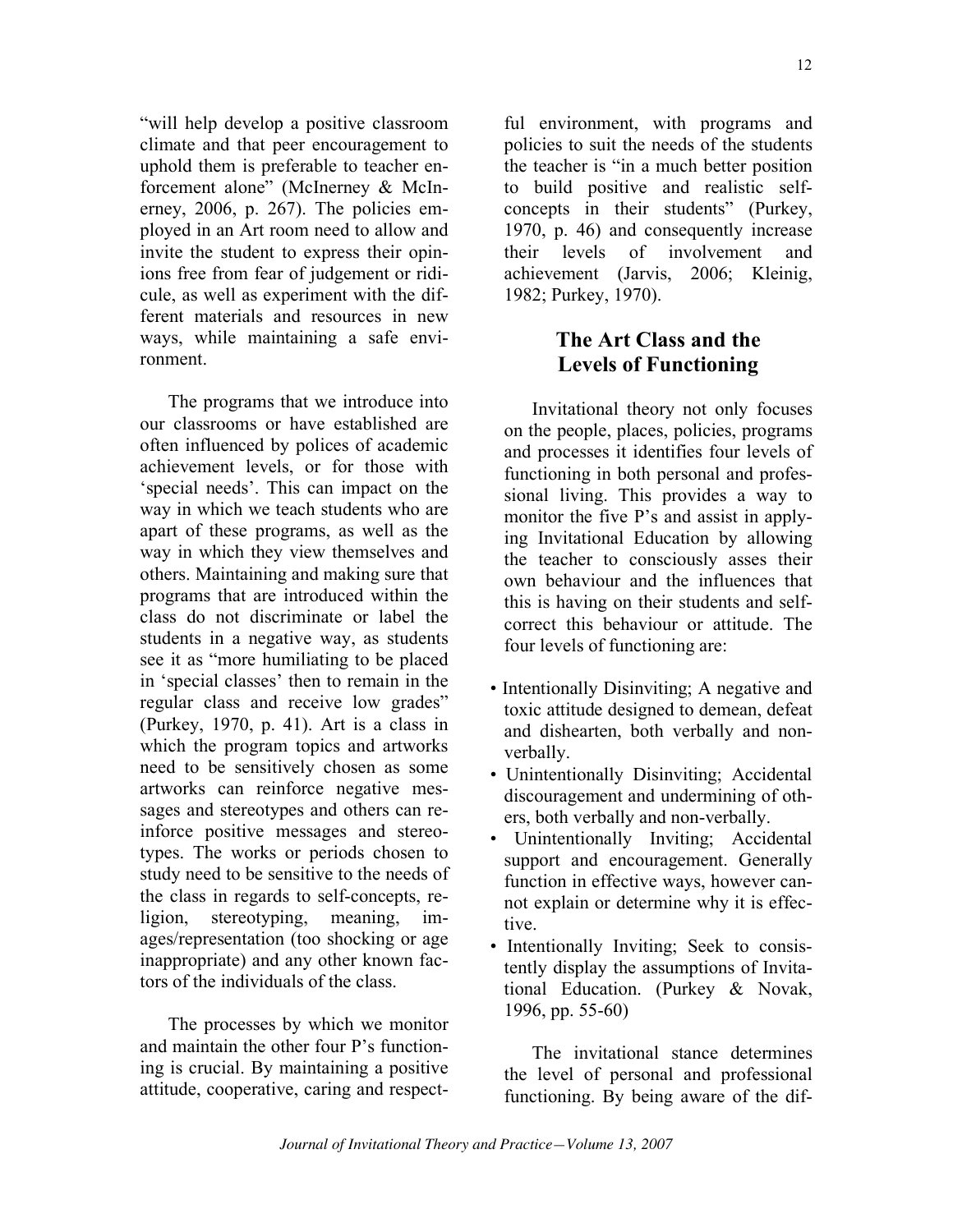ferent levels of functioning we are able to self-asses how we are projecting ourselves to others, and have the means by which to change.

Being intentionally inviting involves consciously maintaining the Four Assumptions and the Five P's in such a positive and intentional way to create an environment to which each individual is graciously called upon to develop physically, intellectually, socially, spiritually, and emotionally (Lawrence, 2006; Purkey & Novak, 1996; Purkey, 1970). This requires constant re-evaluation of the way the environment and in which the people, programs and policies interact, assessing their positive influences and potential negative influence in the teaching-learning environment.

### **The Art Class and the Four Dimensions**

The main goal of Invitational Education is to encourage individuals to better their lives both personally and professionally. The four dimensions are:

- Being Personally Inviting with Oneself; Need to invite ourselves before we invite others. Need to view ourselves as able, valuable, responsible and open to experience. It also means taking care of one's health (mental and physical).
- Being Personally Inviting with Others; Requires that the feeling, wishes, and aspirations of others be taken into account.
- Being Professionally Inviting with Oneself; This begins with ethical awareness and a clear and efficient perception of situations and oneself. It is important to maintain and continue to expand your knowledge base.

• Being Professionally Inviting with Others; Requires careful attention to the policies introduced, programs established, places created, processes manifested and the behaviours exhibited. It involves honesty and treating each person as an individual. (Purkey & Novak, 1996, pp. 104-111)

The four dimensions focus on the both the personal and professional aspects of people's lives and maintaining a positive and inviting stance in all of our endeavours. As Rosenthal and Jacobson (as cited in Purkey, 1970) noted from their research that "the teacher, through his facial expressions, postures, and touch, through what, how and when he spoke, subtly helped the children to learn" (p. 48). This is influenced by what the teacher believes about himself and his students, both from personal and professional experiences and knowledge, and expressed in verbal and non verbal ways (Moss, English, Ferguson, Godinho, & Hay*,* 2004). As a teacher, we need to be constantly conscious of our attitude and things that might influence our behaviour on a particular day or in a particular situation or context as we can unintentionally disinvite rather than intentionally invite (personally and professionally).

Through being personally and professionally inviting with oneself we open ourselves to new ideas, opinions, processes, procedures and experiences which help to shape and develop our own self-concept and beliefs which is reflected to those around us by both verbal and non-verbal actions. Being personally and professionally inviting with others, not only allows them to get to know you on both a personal and professional level, but also creates an op-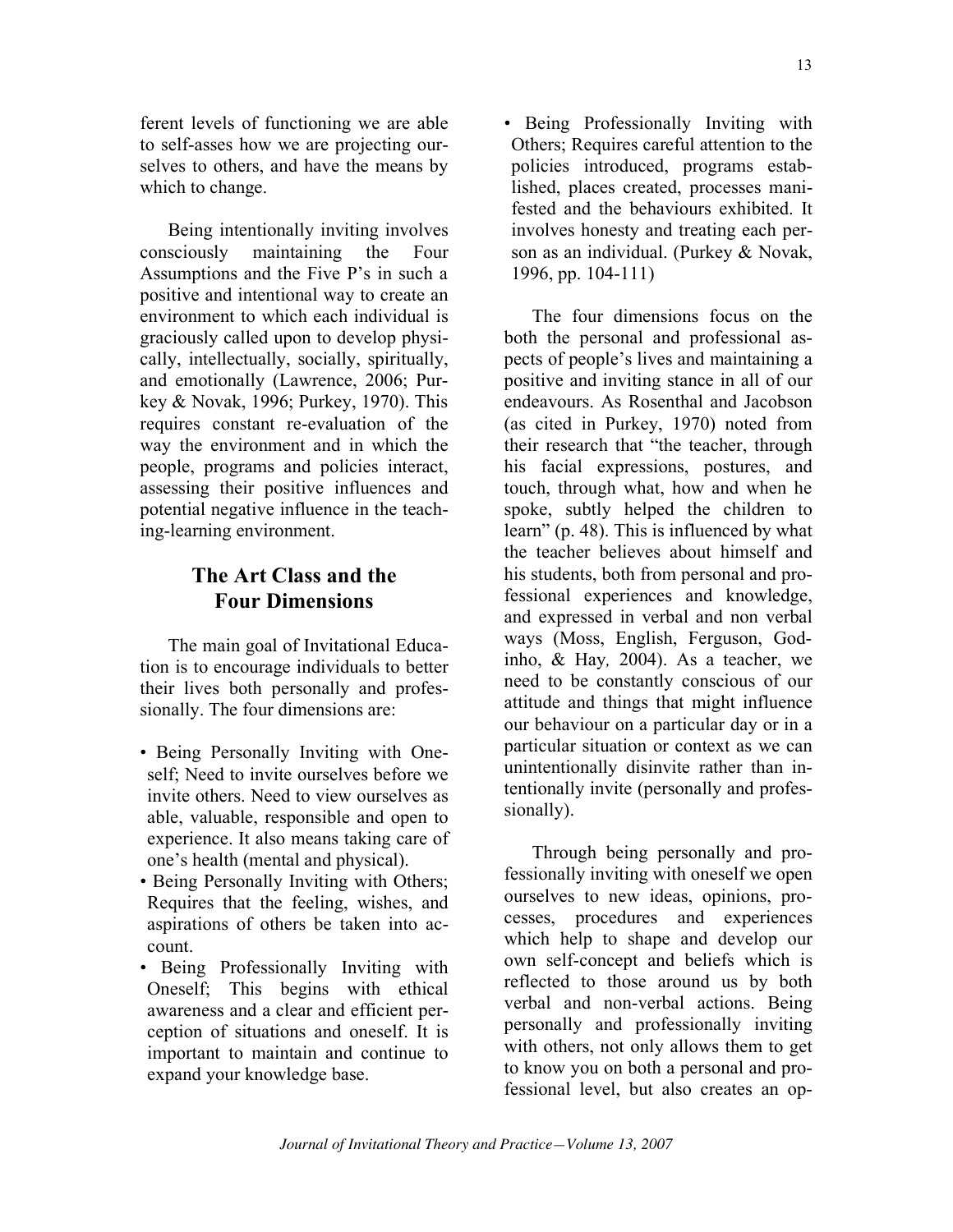14

portunity for others to accept and become personally and professionally inviting with you. In the words of Sidney Jourard (1964):

*You can know me truly only if I let you, only if I want you to know me. If you want me to reveal myself, just demonstrate your good will . . . your will to employ your powers for my good, and not for my destruction. (p. 5)*

#### **Conclusion**

Invitational Educational is a promising basis for any school or classroom as it focuses on the development of the student as a whole (physical, social, cognitive, emotional, and spiritual), rather than pure academic achievement and conformity to a set of rules. The Art class is a place where this is highly applicable as creating art is a personal journey, and a discovery of individual and personal opinions and ideas, and without an inviting, trusting, and caring environment this is unattainable, and therefore students creativity and work will be inhibited.

Learning can only be done by the student and it is the teacher's role to create the conditions for a productive, interpersonal and free learning envi-

ronment. "The more we understand ourselves, the more likely we are to understand those whom we are privileged to teach" (Jarvis, 2006, p. 37) and consequently are able to create an environment that not only promotes learning in a positive way, but develops the students self-concept and ideas in a positive and constant manner. This requires the teacher to be constantly reassessing their personal beliefs and views, being conscious of their verbal and non-verbal cues, the layout of the class, the styles of activities, kinds of rules established, the types of feedback and assessments given, as well as the time they spend with each student. By creating an environment that is positive and inviting to all who enter it can result in higher attainment and achievement levels among students and teachers (Lawrence, 2006; Purkey, 1970), and as Lawrence (2006) notes "that where the interaction is positive the child achieves more and is better behaved" (p. 67). It is our jobs as Art teachers to make this class an inviting and caring environment in which students can find comfort and inspiration (which is a key to self-expression and realisation) and by practicing Invitational Education we can achieve this and help our students develop as a whole person.

### **References**

Combs, A. (Ed.) (1962). *Perceiving, behaving, becoming*. Washington, DC: Yearbook of the Association for Supervision and Curriculum Development.

- Combs, A., Richards, A., & Richards, F. (1988). *Perceptual psychology: A humanistic approach to the study of persons*. New York: Harper & Row.
- Ellis, A. (1970). *The essence of rational psychotherapy*. New York: Institute for Rational Living.Jarvis, P. (2006). *The theory and practice of teaching* (2<sup>nd</sup> ed.). London: Routledge.